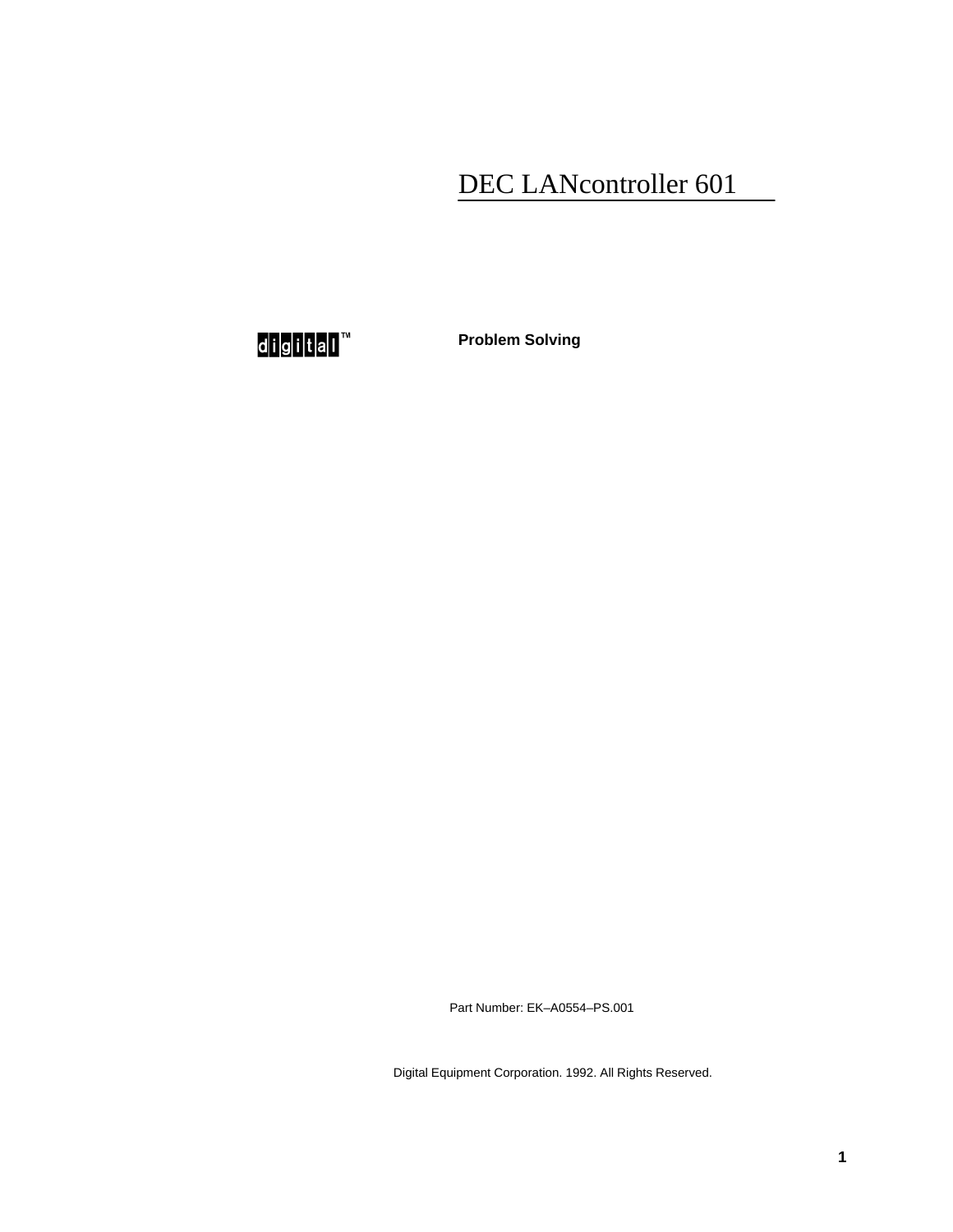## $\ddotsc$  is  $\ddotsc$ **DEC Network Integration Server Problem Solving**



DEC Network Integration Server Problem Solving: outlines NCL commands for checking software problems.

DECNIS Installation and Service Manual: includes a problem solving section which describes procedures for checking hardware problems.

Network Interface Card (NIC) Problem Solving cards: are supplied with each NIC. The cards outline procedures for checking possible problems with NICs, their cables, distribution panels and modems. Start problem solving with the flowchart.



DEC Network Integration Server Event Messages: this is an on-line text file. The file lists event messages that can indicate faults with hardware and software. The event message describes the meaning of each event and what action to take.

## **Loopback Connectors**

| <b>Loopback Connector</b>   | <b>Part Number</b> | Component                 |
|-----------------------------|--------------------|---------------------------|
| Ethernet loopback connector | H4080              | NIC and Ethernet<br>cable |

LKG–5721–91I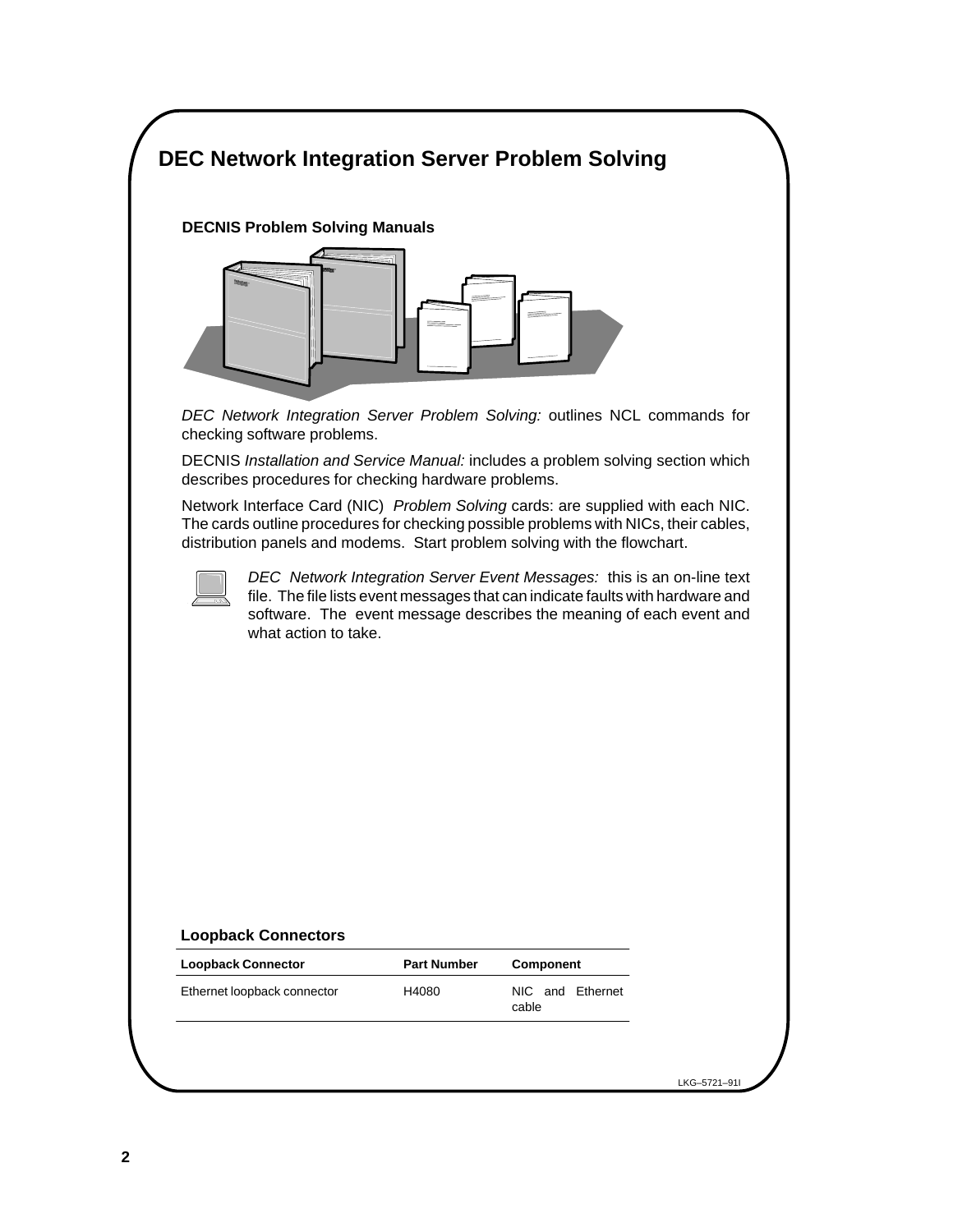## **Line Card LED States**

The LED display shows the state of the NIC when the module self-test or system self-test was last run: see the Installation and Service Manual for your DECNIS for more details.

| flash                   | Slow flash       | Module self-test in progress.                                                                                                                                                                                  |
|-------------------------|------------------|----------------------------------------------------------------------------------------------------------------------------------------------------------------------------------------------------------------|
| flicker <sub>≧</sub> ₩  | Fast flicker     | The NIC is either waiting to load or is load-<br>ing software.                                                                                                                                                 |
| ◯<br>O<br>∩             | <b>READY</b>     | The NIC has passed its module self-test<br>and has successfully loaded the software.                                                                                                                           |
| ◠<br>O<br>∩             | <b>HOTSWAP</b>   | The NIC is disabled.<br>(The NIC switch is set down.)                                                                                                                                                          |
| $\circ$<br>$\circ$<br>∩ | <b>FAULT</b>     | The NIC has failed its module self-test.                                                                                                                                                                       |
| O<br>$\circ$<br>∩       | <b>ATTENTION</b> | This indicates one of the following:<br>1. The Ethernet is not connected.<br>2. The NIC is faulty.<br>A flickering RUN LED indicates<br>that the NIC software is waiting<br>$\frac{1}{\sinh 2\pi}$<br>to load. |

LKG–5722–91I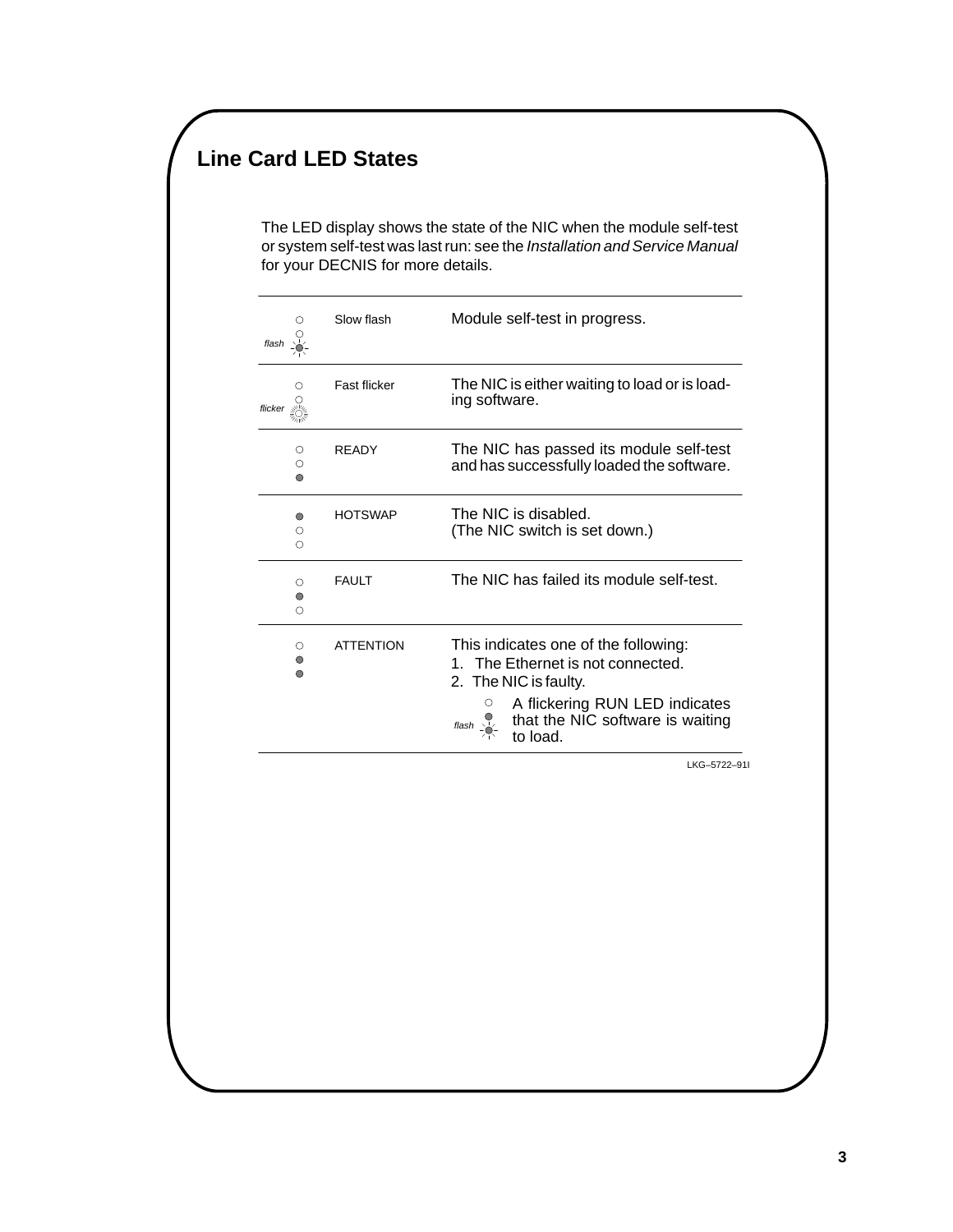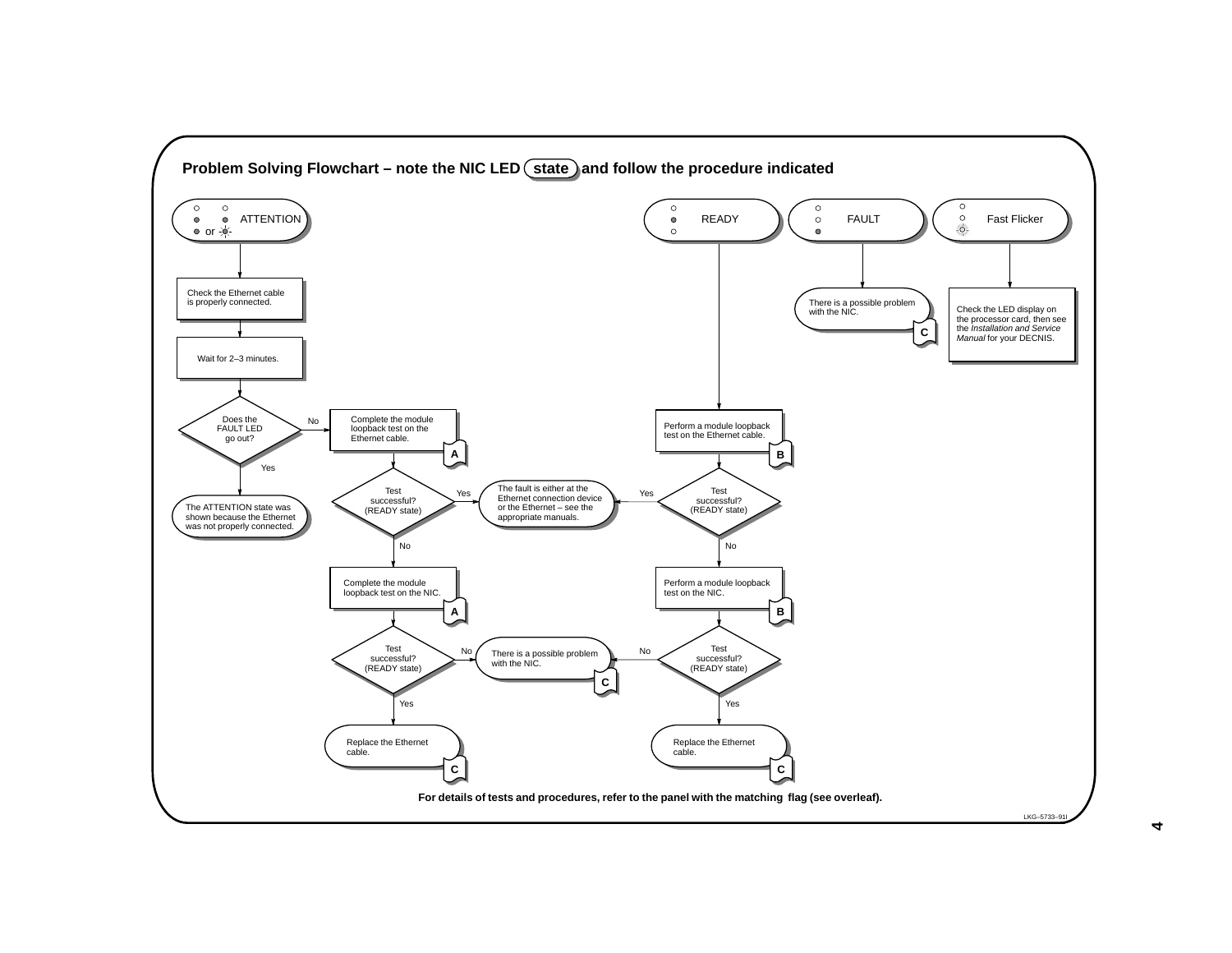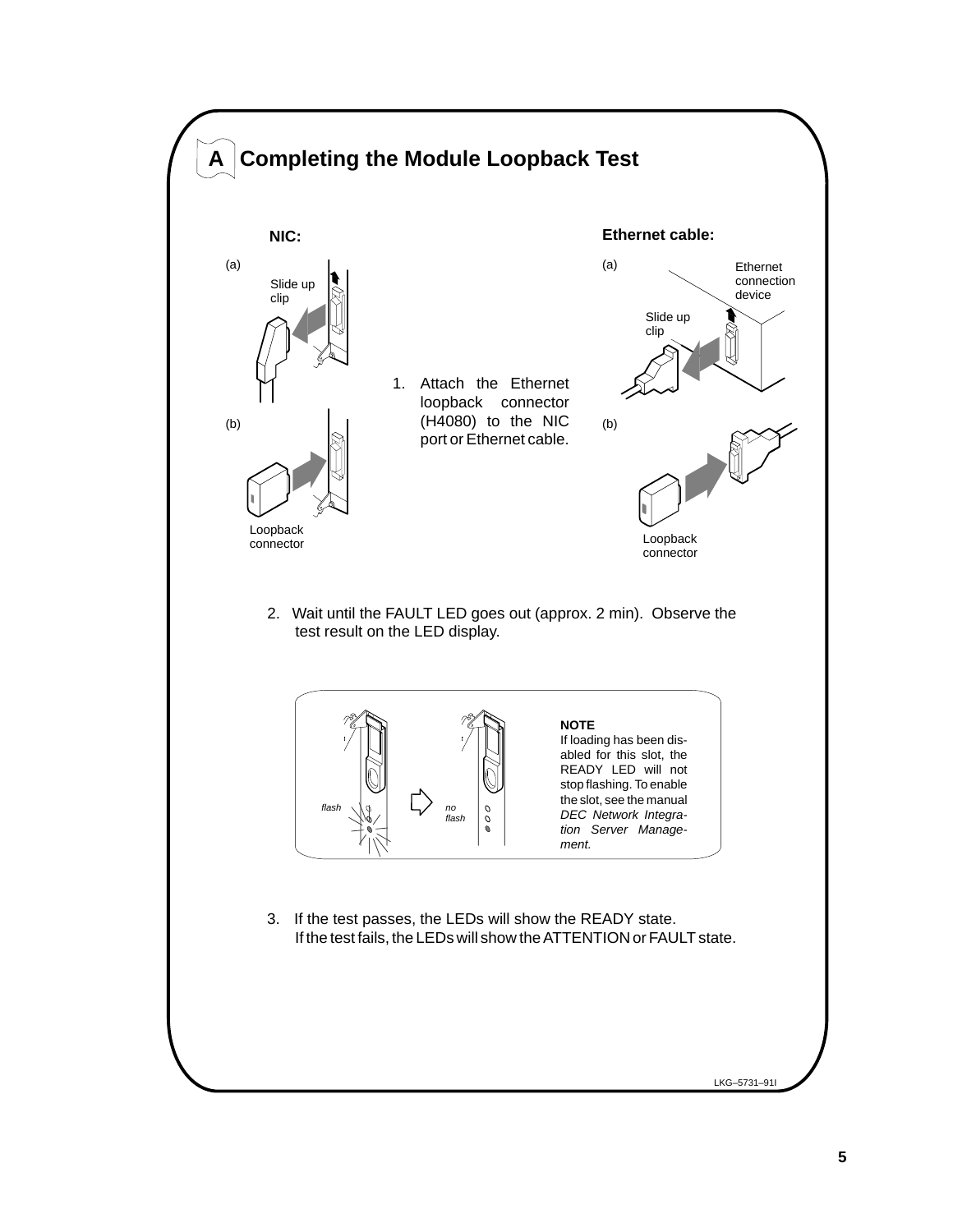